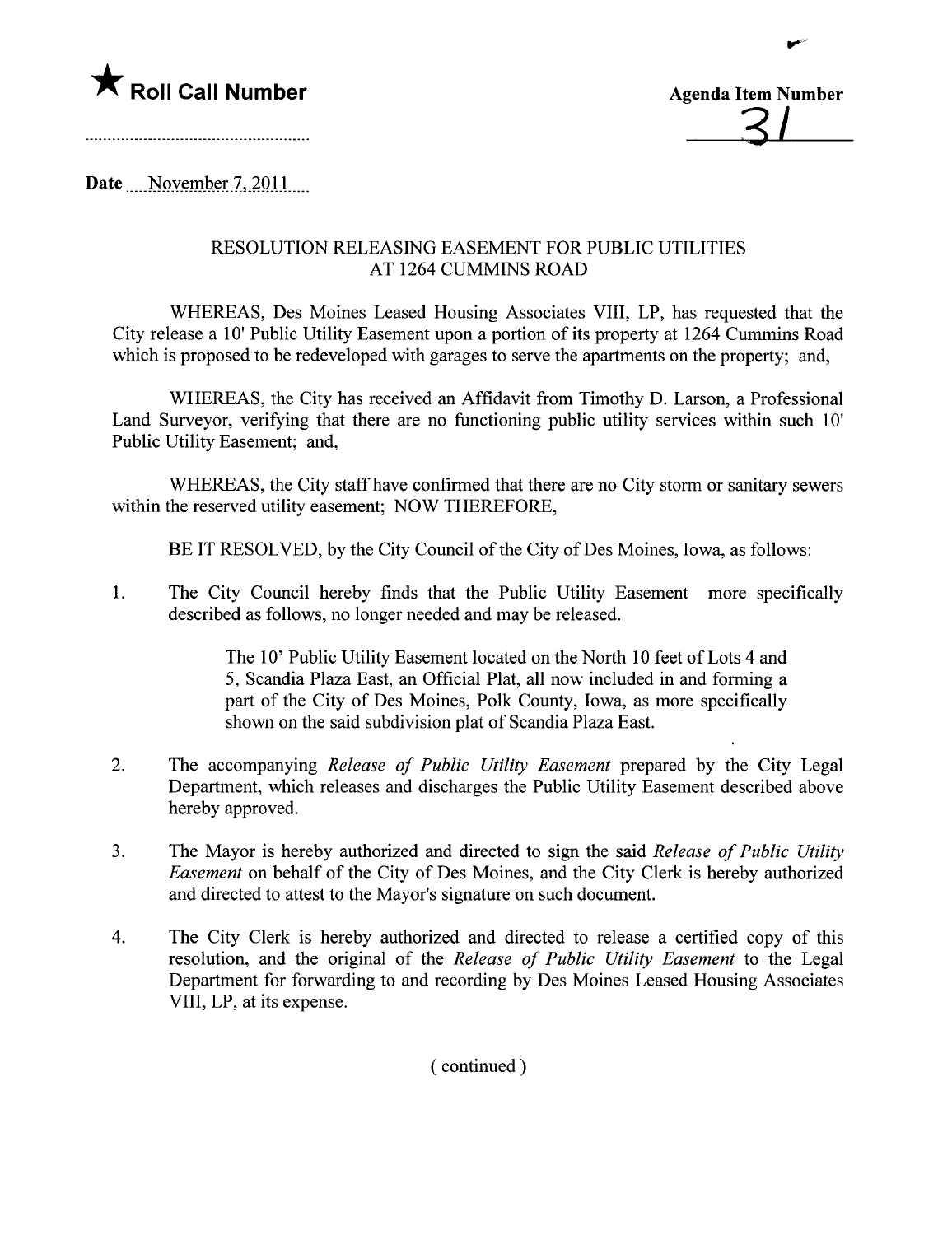

-2-

Date November 7, 2011

MOVED by \_\_\_\_\_\_\_\_\_\_\_\_\_\_\_\_\_\_\_\_\_\_\_\_\_\_\_\_\_\_\_\_\_\_ to adopt.

FORM APPROVED:<br>
Roger K. Brown<br>
Assistant City Attorney  $tan$ 

C:\Rog\Vacate\Release\Release of utility esmt\Scandia Plaza E\RC 20 i i - i 1-07 Release.doc

| <b>COUNCIL ACTION</b> | <b>YEAS</b> | <b>NAYS</b> | <b>PASS</b> | <b>ABSENT</b>   | <b>CERTIFICATE</b>                                                                                                                                                                                                                                                                                                         |
|-----------------------|-------------|-------------|-------------|-----------------|----------------------------------------------------------------------------------------------------------------------------------------------------------------------------------------------------------------------------------------------------------------------------------------------------------------------------|
| <b>COWNIE</b>         |             |             |             |                 | I, DIANE RAUH, City Clerk of said City hereby<br>certify that at a meeting of the City Council of<br>said City of Des Moines, held on the above date,<br>among other proceedings the above was adopted.<br>IN WITNESS WHEREOF, I have hereunto set my<br>hand and affixed my seal the day and year first<br>above written. |
| <b>COLEMAN</b>        |             |             |             |                 |                                                                                                                                                                                                                                                                                                                            |
| <b>GRIESS</b>         |             |             |             |                 |                                                                                                                                                                                                                                                                                                                            |
| <b>HENSLEY</b>        |             |             |             |                 |                                                                                                                                                                                                                                                                                                                            |
| <b>MAHAFFEY</b>       |             |             |             |                 |                                                                                                                                                                                                                                                                                                                            |
| <b>MEYER</b>          |             |             |             |                 |                                                                                                                                                                                                                                                                                                                            |
| <b>MOORE</b>          |             |             |             |                 |                                                                                                                                                                                                                                                                                                                            |
| <b>TOTAL</b>          |             |             |             |                 |                                                                                                                                                                                                                                                                                                                            |
| <b>MOTION CARRIED</b> |             |             |             | <b>APPROVED</b> |                                                                                                                                                                                                                                                                                                                            |
|                       |             |             |             |                 |                                                                                                                                                                                                                                                                                                                            |
|                       |             |             |             | Mayor           | <b>City Clerk</b>                                                                                                                                                                                                                                                                                                          |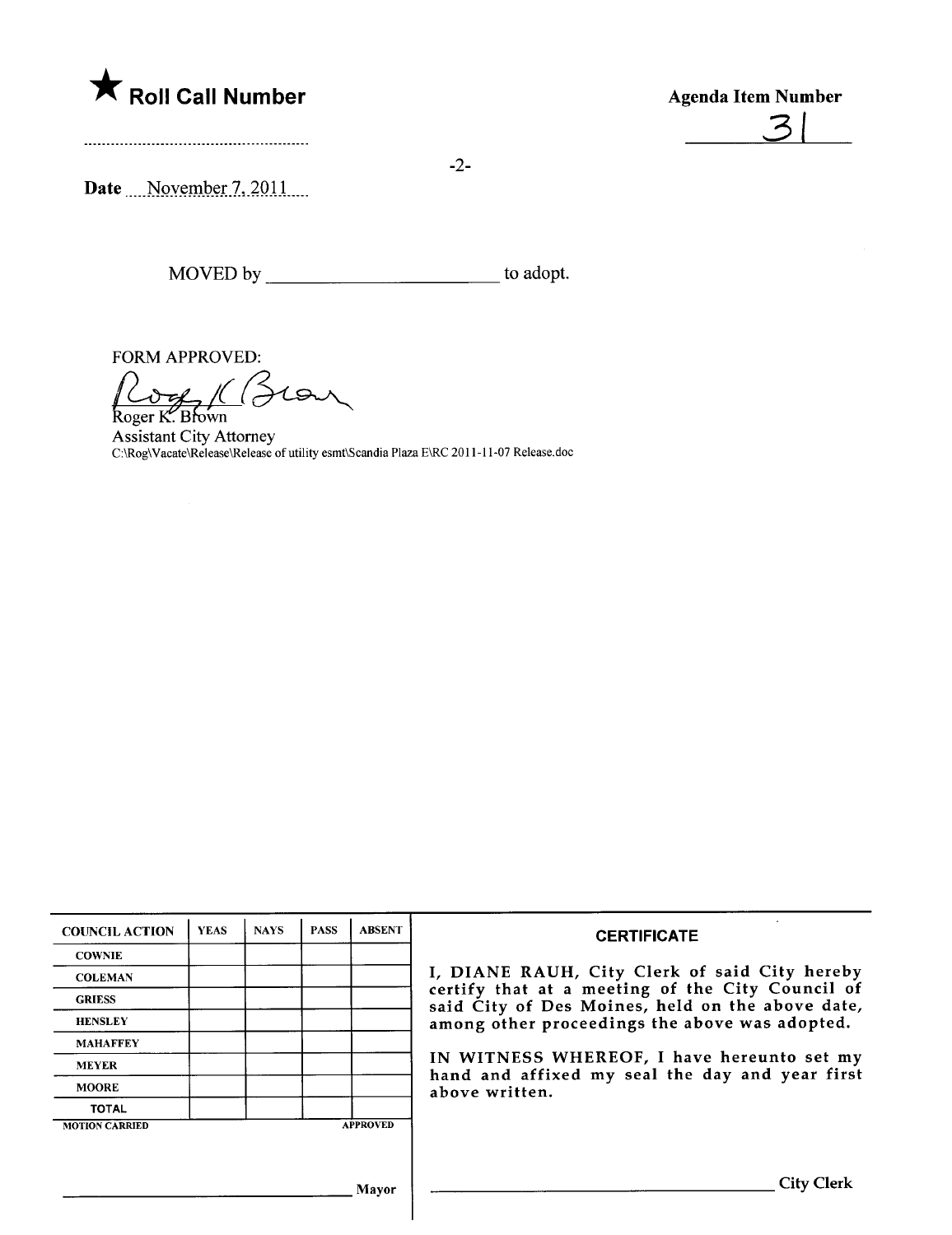